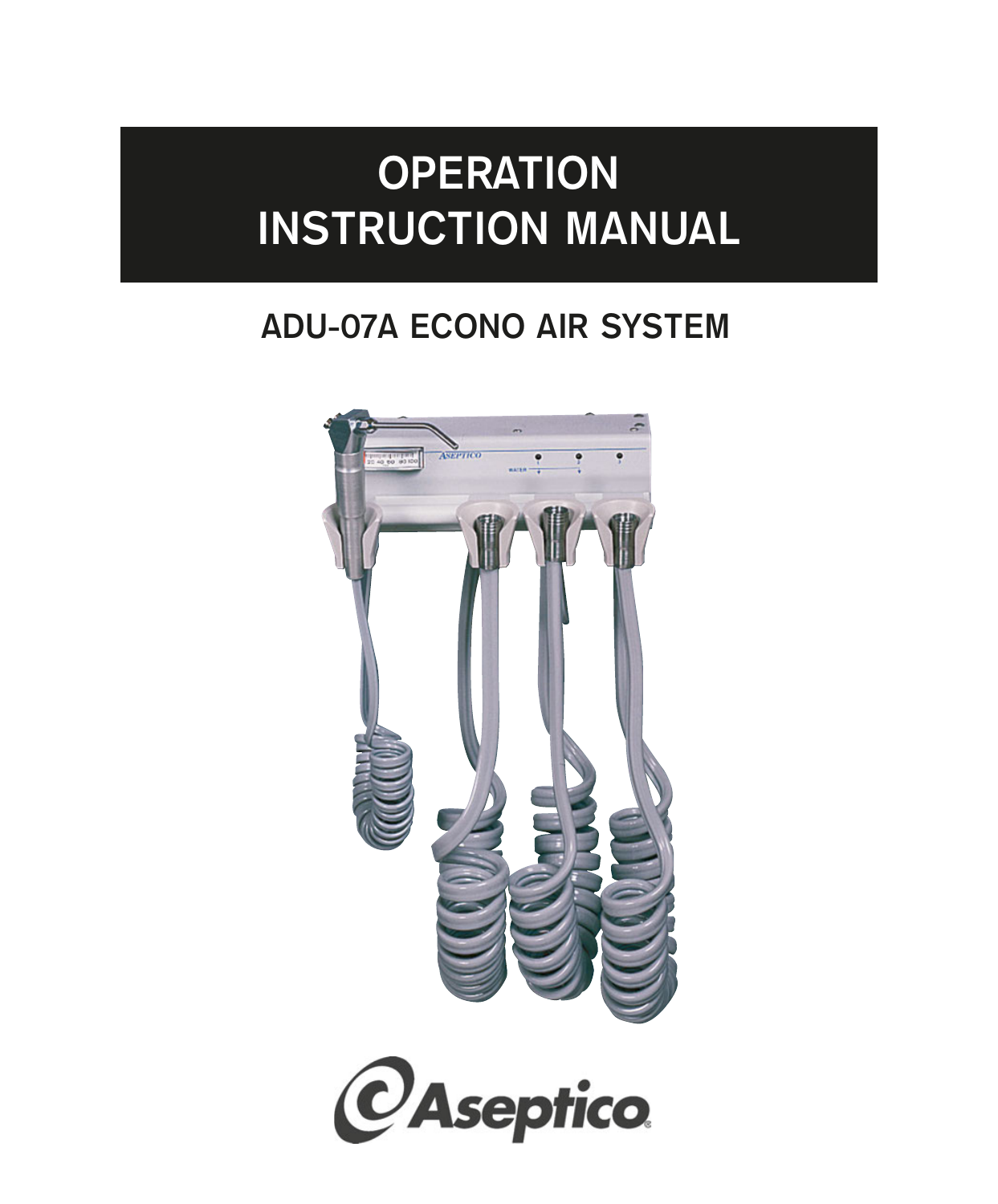Your new Aseptico ADU-07A Econo Air System is one of the finest handpiece control systems available to the professional. This economic system provides dental operatories, hygienists' rooms or satellite offices with three automatically activated handpiece controls — simply lift the handpiece from its holder to activate.

.*Congratulations!*

This system is engineered to provide many years of reliable service. Please read the instructions provided in this manual to receive the best and longest service from your Aseptico equipment.

## **INSTALLATION:**

Before you install your ADU-07A unit, locate a suitable mounting surface that has access to a clean, filtered air and water supply.

- **1**. Remove the chassis back from the front by unscrewing the 6-32 x 1/4 holding screws.
- **2.** Use the mounting holes on the back of the chassis as a marking template and secure the chassis back to a flat vertical surface. Then reattach the front of chassis to the mounted back. (Fig. 1)
- **3.** Locate the 1/4" grey air supply line and the blue water supply line exiting from beneath the ADU-07 console. Connect the grey air supply line to a clean regulated 60-90 PSI compressed air supply. Connect the blue water supply line to a clean regulated water source such as the tap water supply or a remote self-contained water system. (Fig. 2).



*Figure 1 - Chassis Mounting*



*Figure 2 - Water & Air Connections*



*Figure 3 - Foot Control*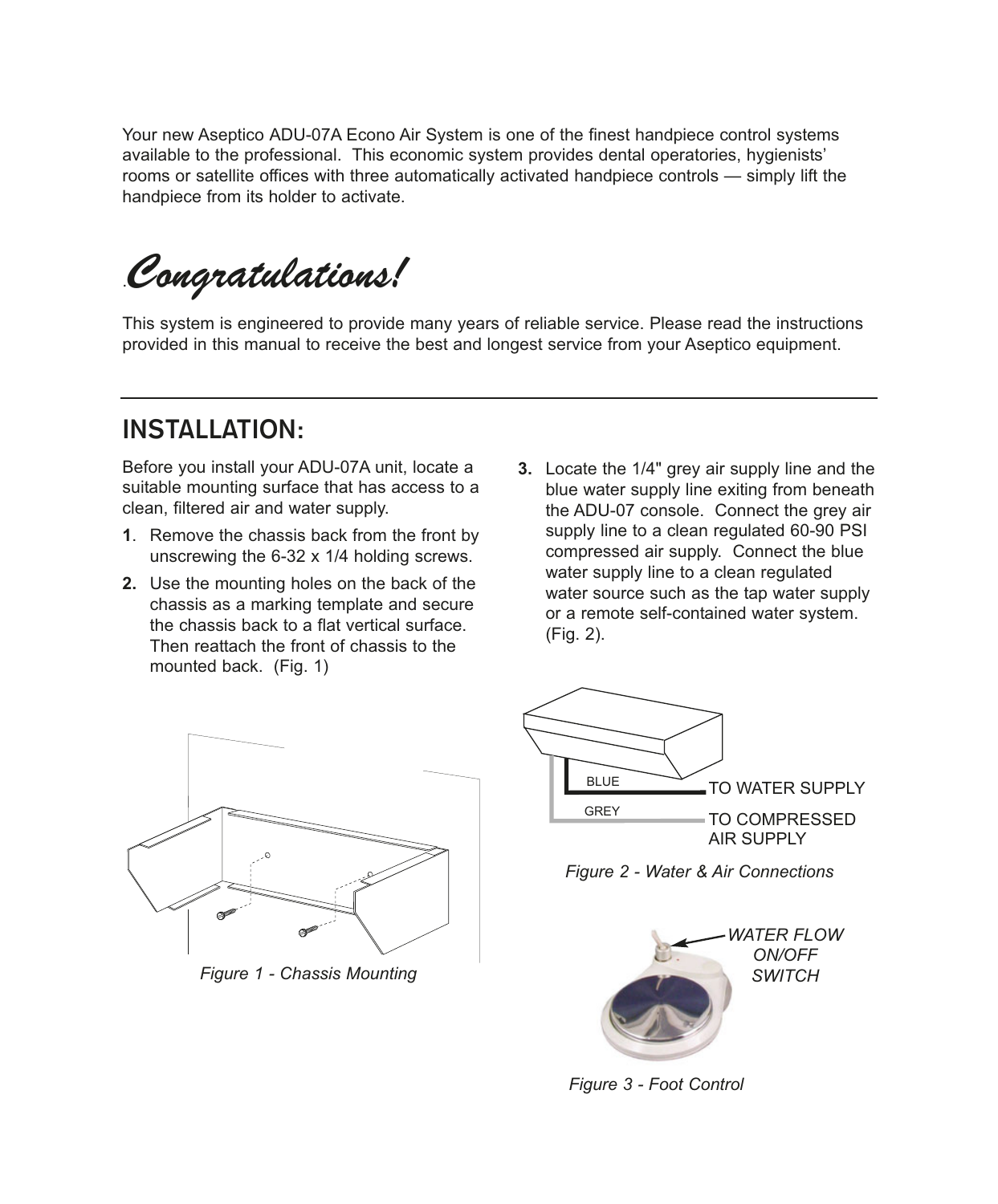#### **OPERATION FUNCTIONS: (See Figures 3 & 4)**

- **1. Handpiece Selectors** Automatically activates highspeed or lowspeed handpieces when lifted from their holders.
- **2. Pressure Guage** Provides visual indication of drive air pressure for the handpiece in use.
- **3. Drive Air Pressure Controls** Adjusts drive air pressure to the highspeed and lowspeed handpieces. Turn controls clockwise (with small slot-head screwdriver) to decrease pressure; counterclockwise to increase pressure.
- **4. Air/Water Syringe** Delivers air, water, or a combination mist. Supplied with autoclavable tips.
- **5. Water Flow Controls** Adjusts water coolant flow to the highspeed handpieces.
- **6. Foot Control w/Water On/Off Switch** Wet/dry type foot control provides drive air pressure to the active handpiece. Apply light foot pressure to any part of the foot control cover. **Toggle Switch** provides on/off control of water coolant flow to highspeed handpieces (Fig. 3).

*Figure 4 - Console* 



# **UNIT OPERATION:**

- **1**. **Handpieces** *(sold separately)* Connect the proper highspeed and lowspeed handpieces to their appropriate connectors. Lift handpiece from holder to automatically activate. Depress foot control for operation.
- **2. 3-Way Air/Water Syringe** Depress the right button for air operation, and the left button for water operation. Depressing both buttons will create a mist. The syringe features quick-change autoclavable tips: To remove a tip, press the locking ring surrounding the tip socket and pull the used tip straight out of the socket (Fig. 5). To insert a new tip, press locking ring and push tip into socket as far as it will go. Release ring and gently tug on tip before using to ensure that tip is securely locked into socket.

#### **Syringe Tip Sterilization:**

- **1)** Remove contaminated syringe tip.
- **2)** Remove all visible signs of contamination before autoclaving.
- **3)** Autoclave tip at 132° C (270° F) for ten minutes.
- **4)** Sterilize between each patient use.

**NOTE**: Since only the tips can be autoclaved, it is recommended that the air/water syringe be bagged with a disposable, single-use plastic sleeve between each patient use.